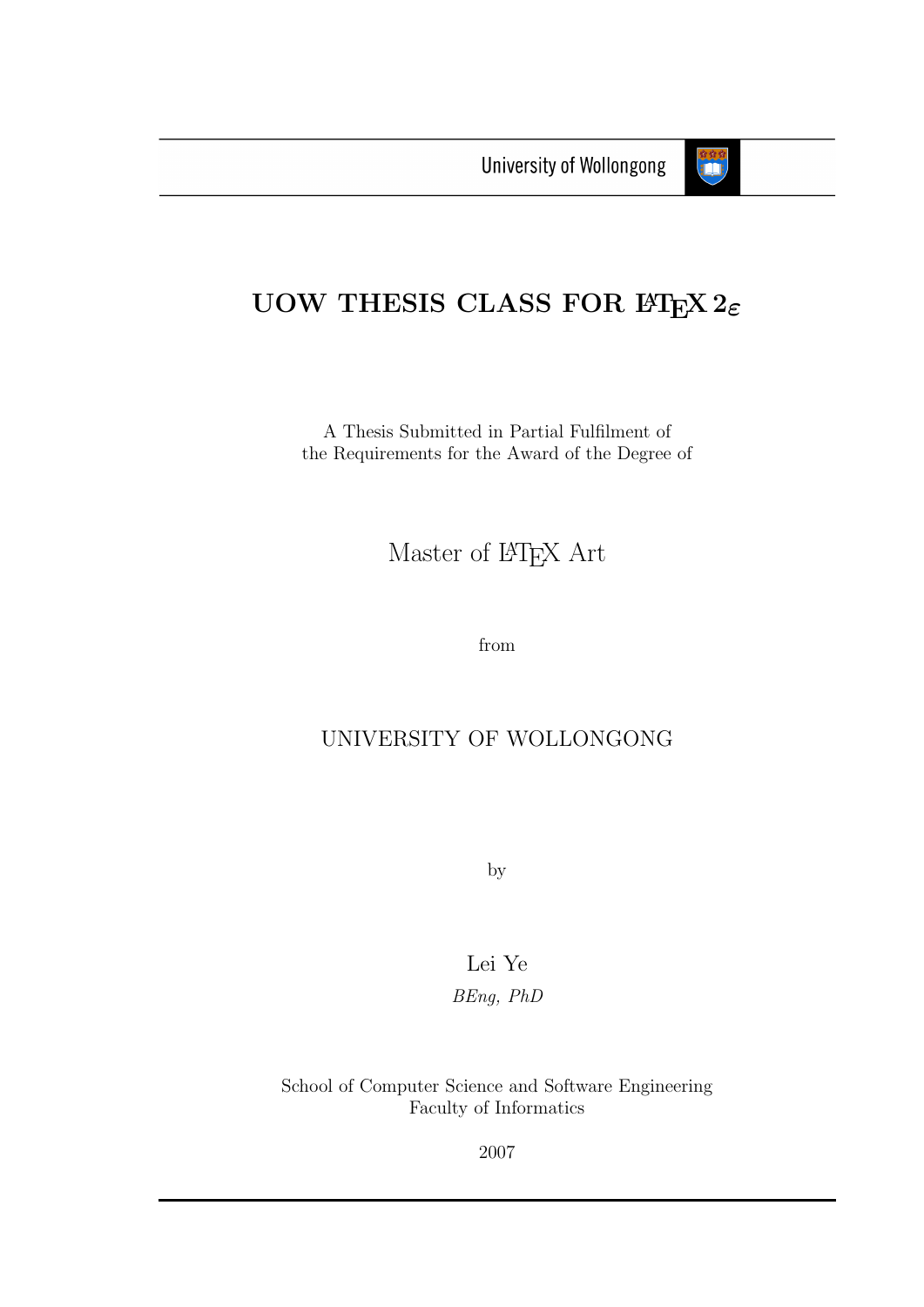$\odot$  Copyright 2007

 $by$ 

Lei Ye

ALL RIGHTS RESERVED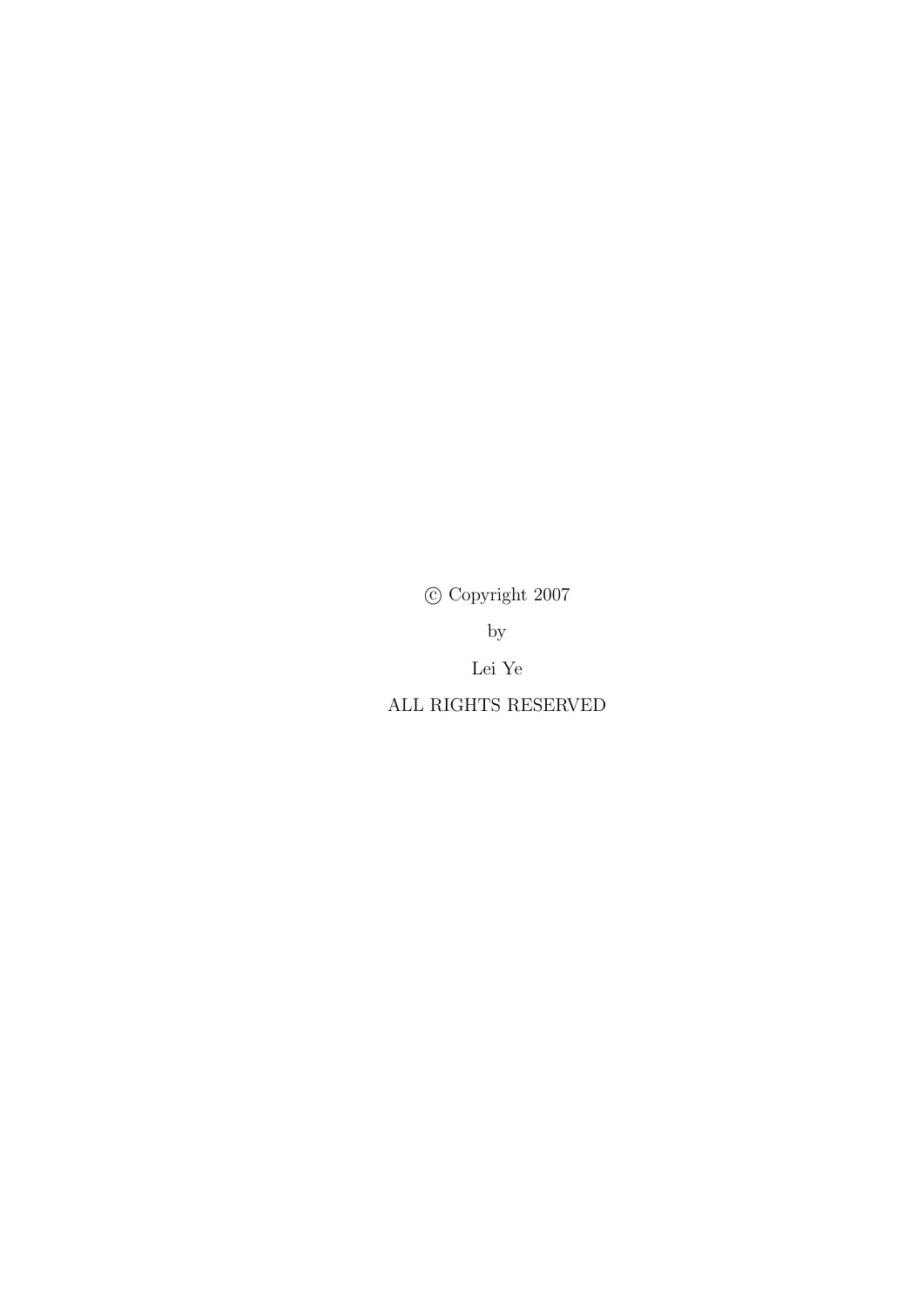#### **CERTIFICATION**

I, Lei Ye, declare that this thesis, submitted in partial fulfilment of the requirements for the award of Master of LATEX Art, in the School of Computer Science and Software Engineering, Faculty of Informatics, University of Wollongong, is wholly my own work unless otherwise referenced or acknowledged. The document has not been submitted for qualifications at any other academic institution.

(Signature Required)

Lei Ye 30 March 2007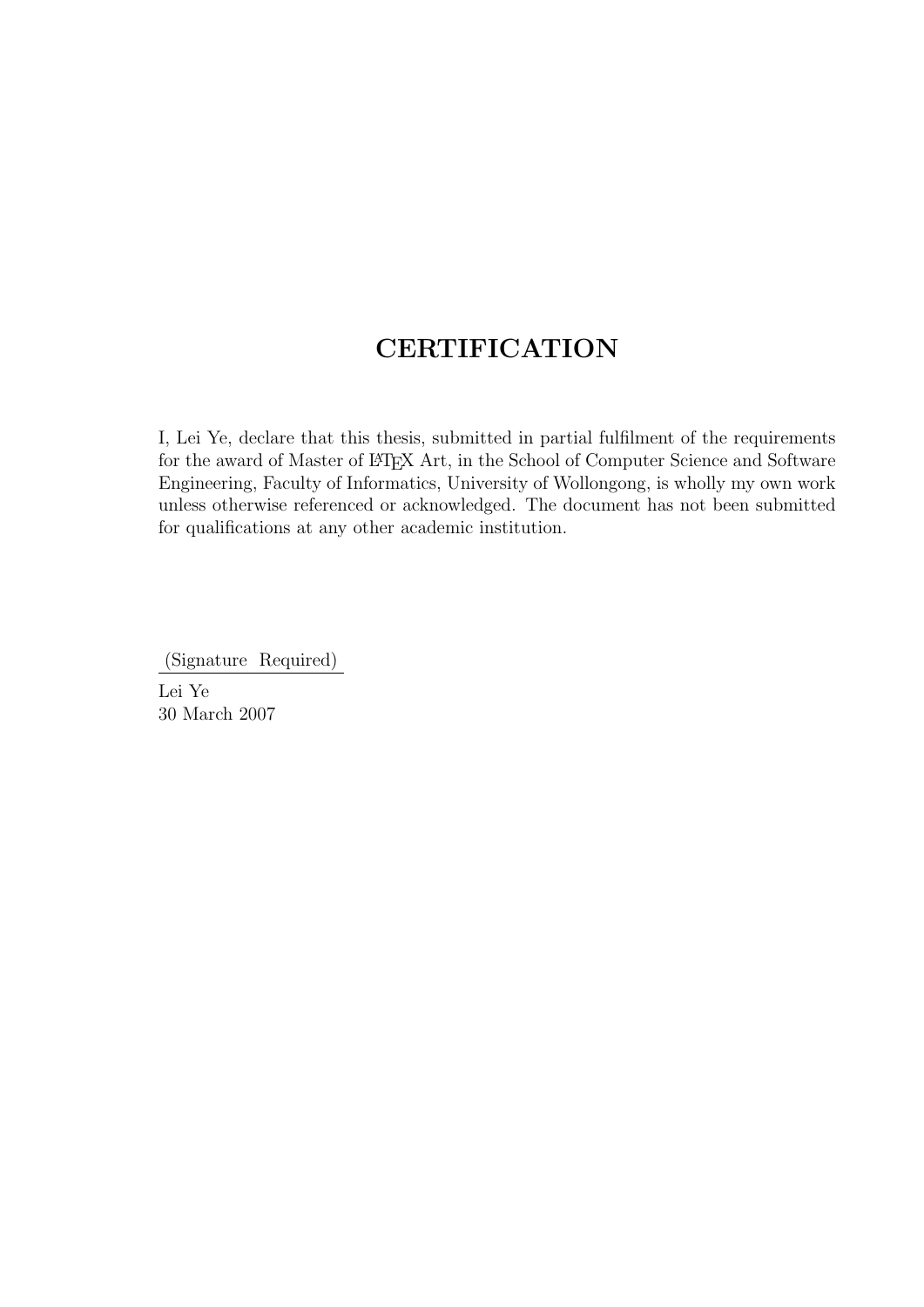### Dedicated to

My Students and Anyone Who May Love  $\mathbb{B} T_E X$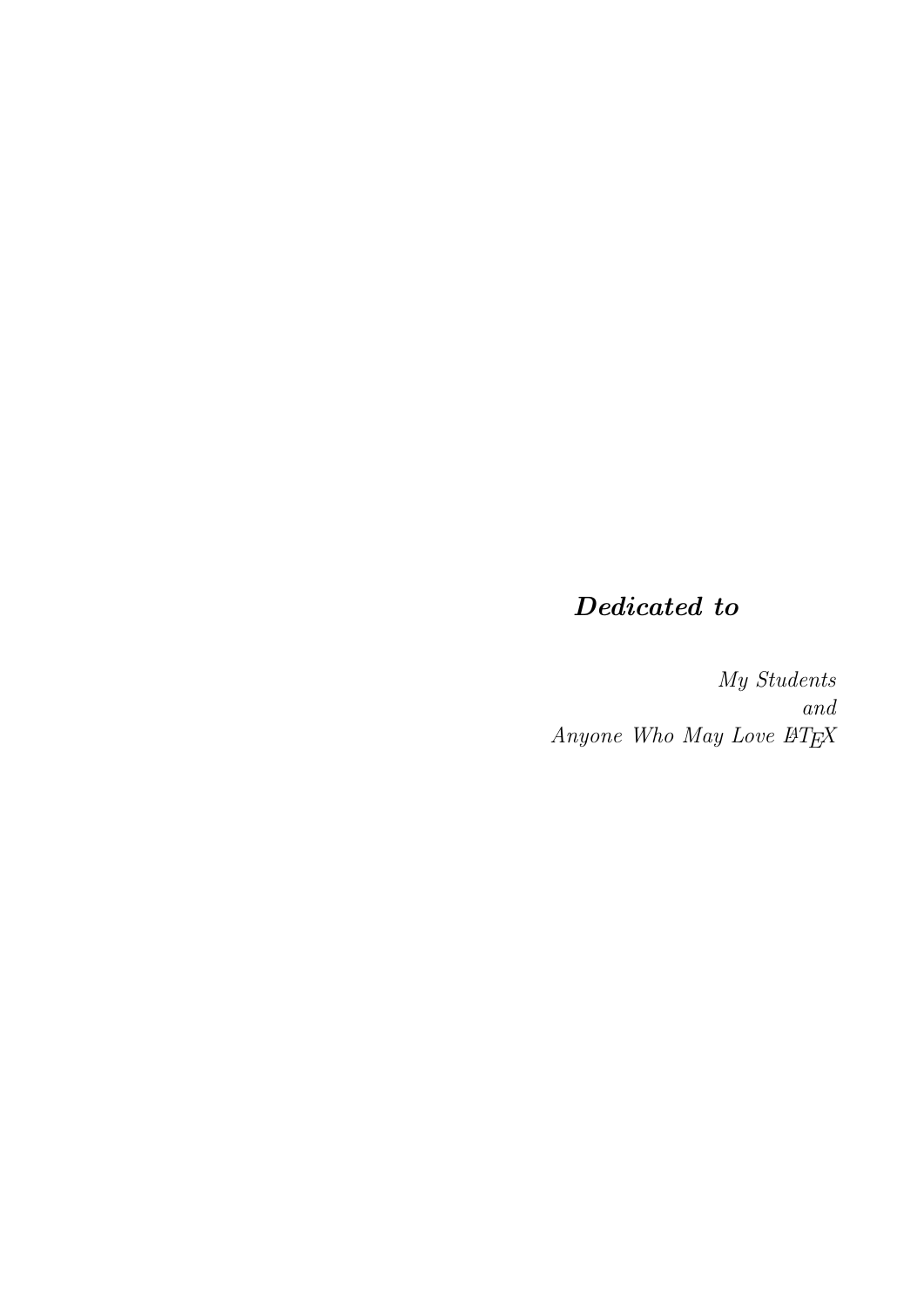## Table of Contents

| 1 Introduction               |   |
|------------------------------|---|
| 2 Literature Review          | 3 |
| 3 Conclusion and Future Work |   |
| A L'ALTEX Resources          | 5 |
| References                   | 6 |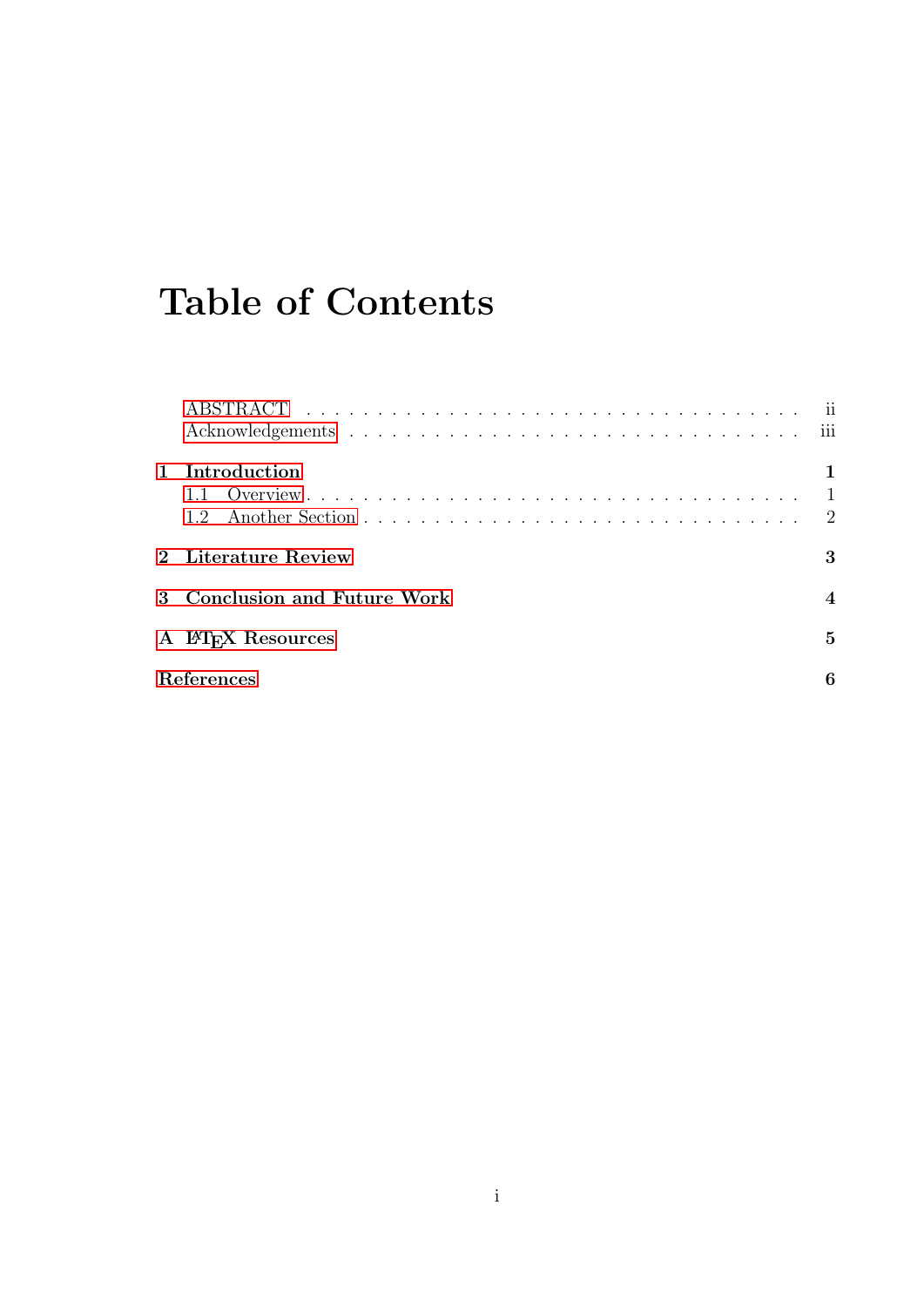UOW THESIS CLASS FOR LATEX  $2\varepsilon$ 

Lei Ye

A Thesis for Master of  $\mathbb{B}\mathrm{T}_{\mathrm{E}}\mathrm{X}$  Art

School of Computer Science and Software Engineering University of Wollongong

#### ABSTRACT

<span id="page-5-0"></span>My abstract goes here.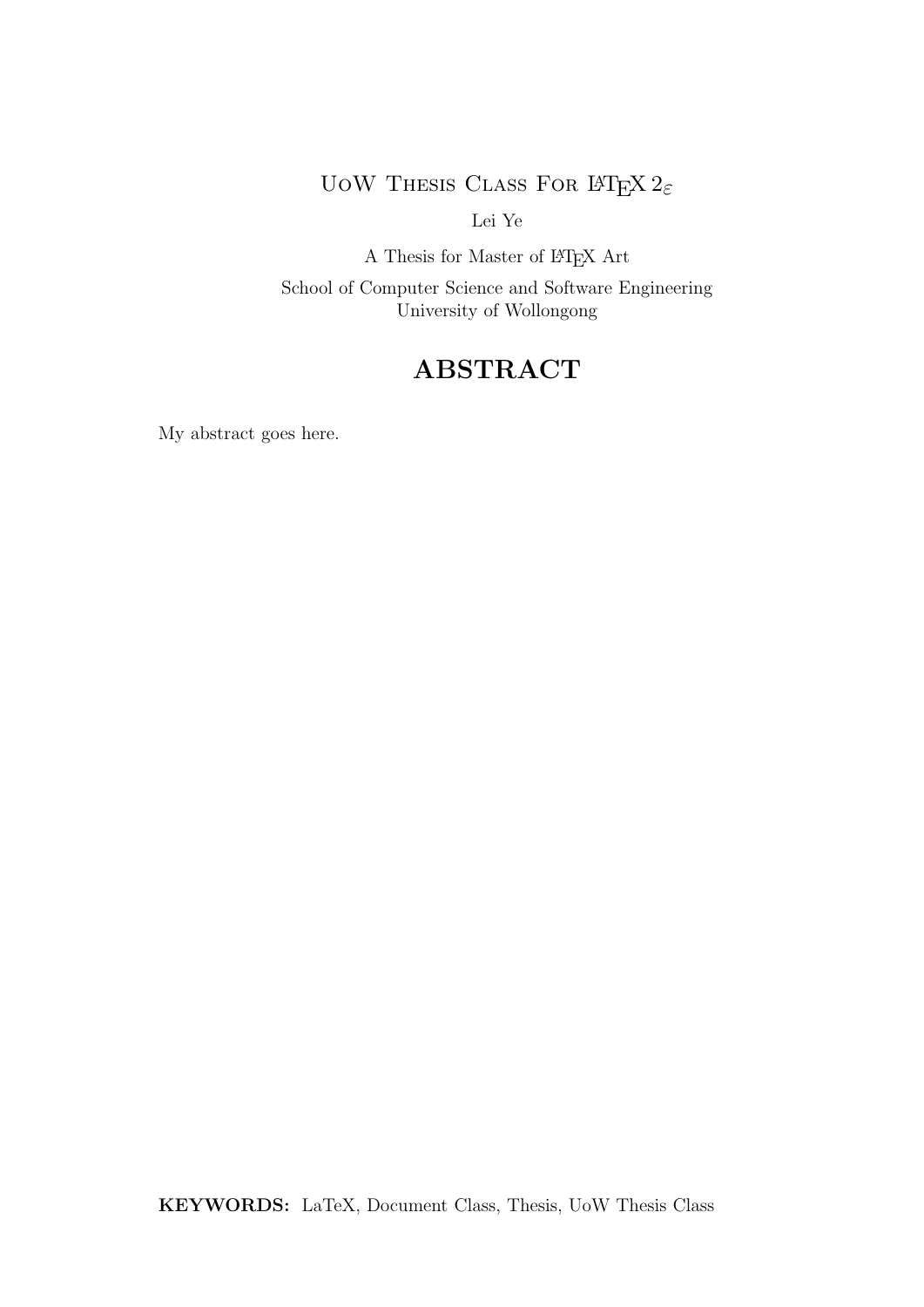# Acknowledgements

<span id="page-6-0"></span>I would like to thank  $\ldots$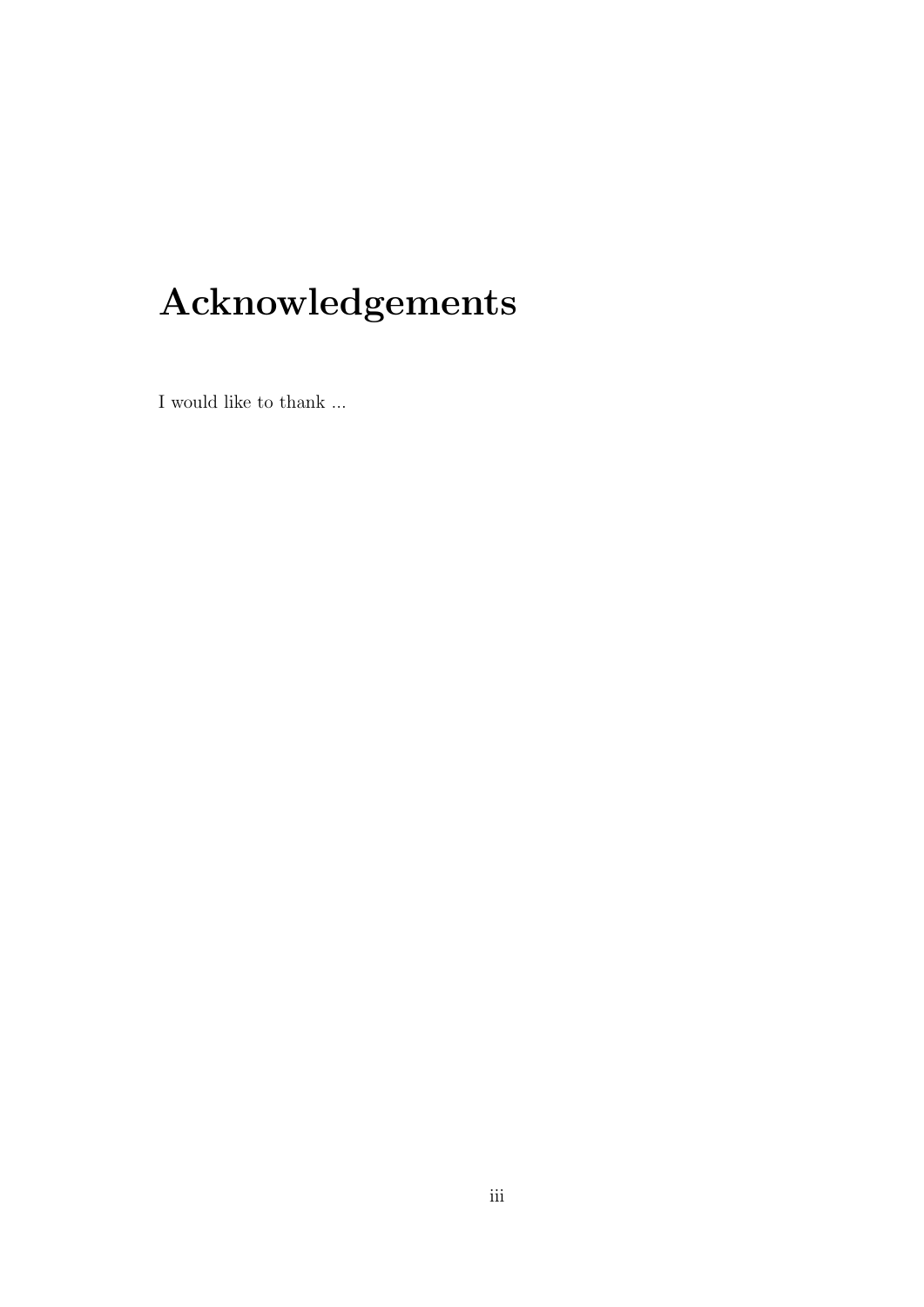# <span id="page-7-0"></span>Chapter 1

### Introduction

This is my chapter 1 Intorduction.

#### <span id="page-7-1"></span>1.1 Overview

This is my Overview section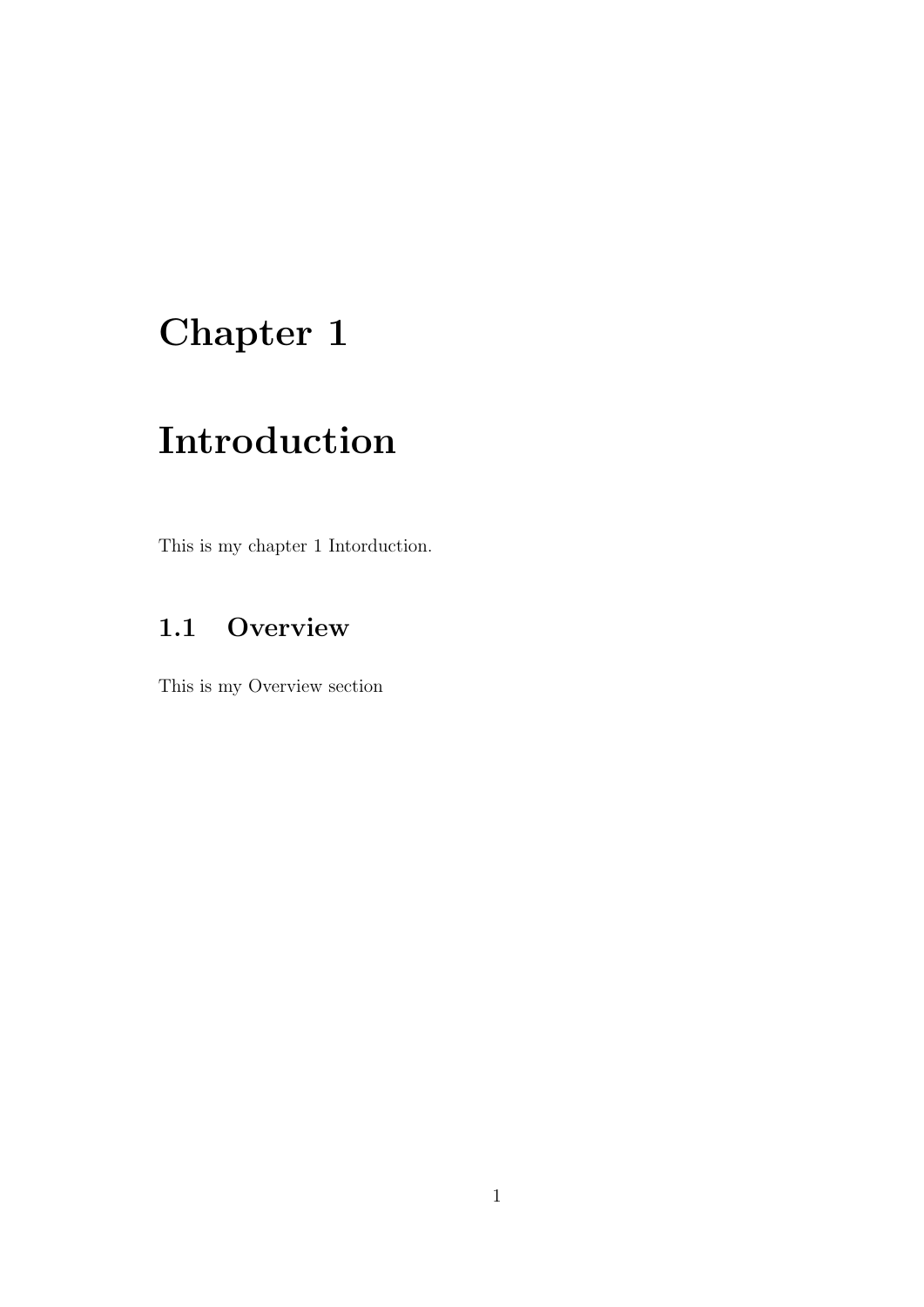#### <span id="page-8-0"></span>1.2 Another Section

This is another section on a new page to show the header.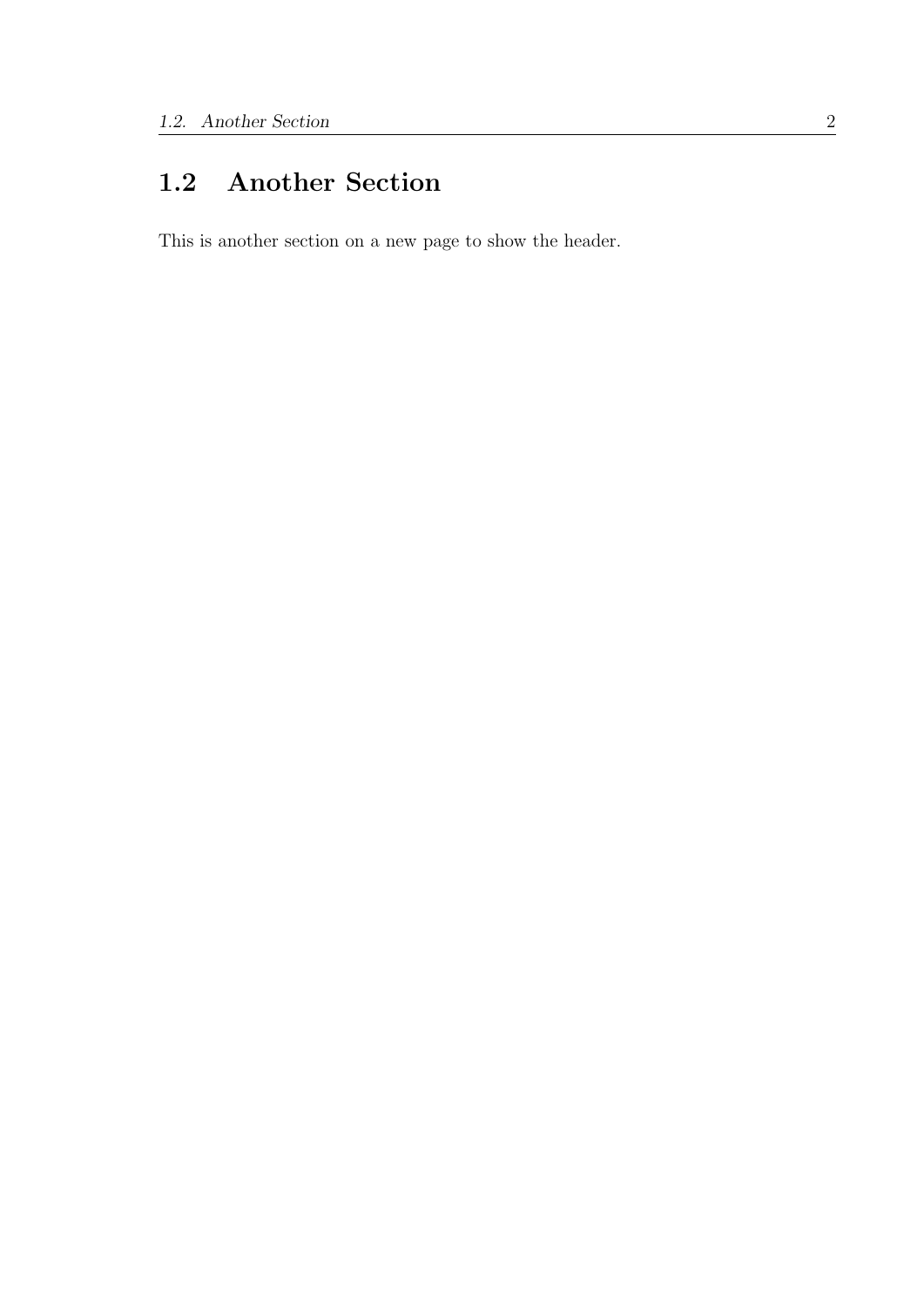# <span id="page-9-0"></span>Chapter 2

### Literature Review

This is my Literature Review chapter.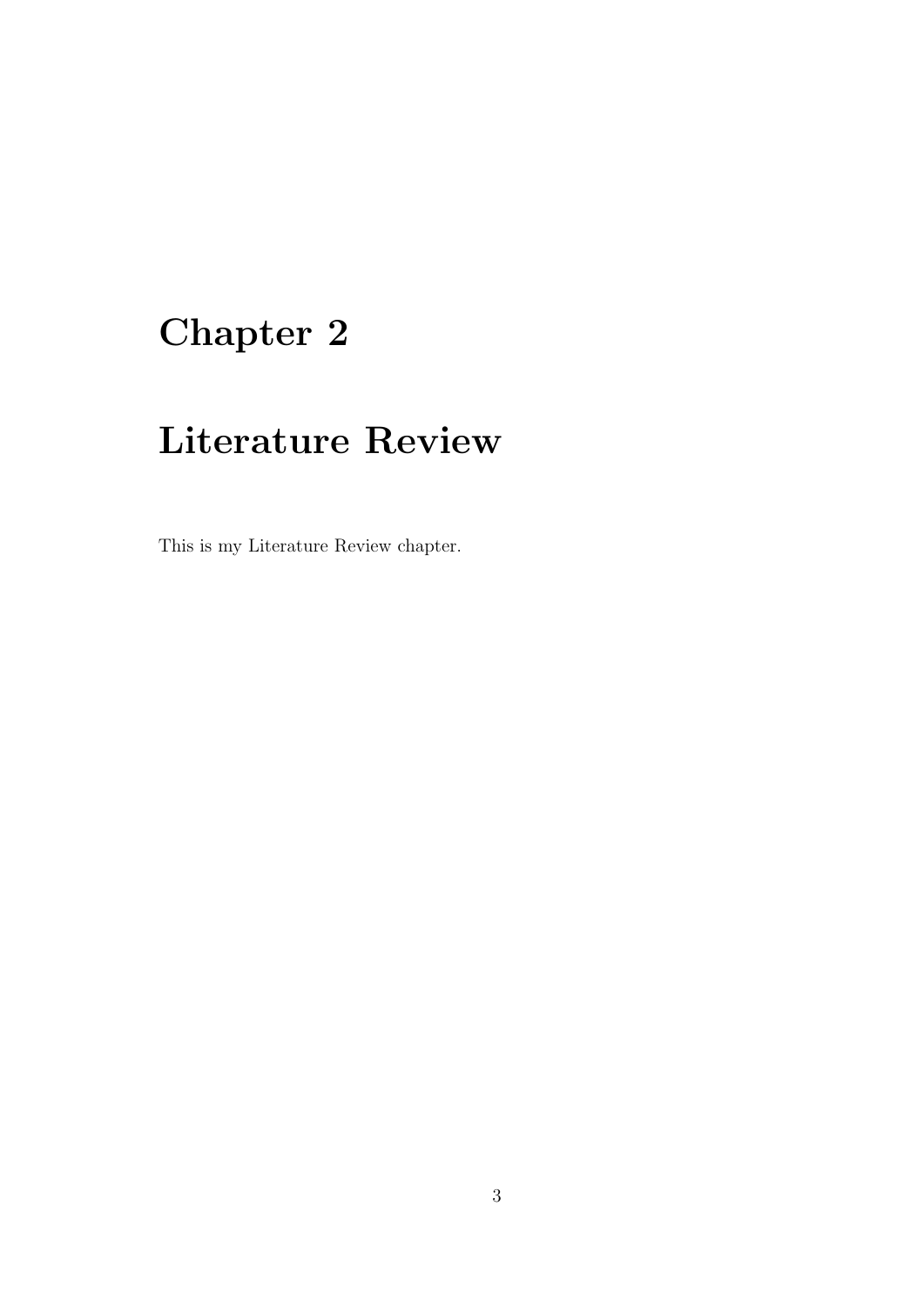### <span id="page-10-0"></span>Chapter 3

# Conclusion and Future Work

This is my Conclusion and Future Work chapter.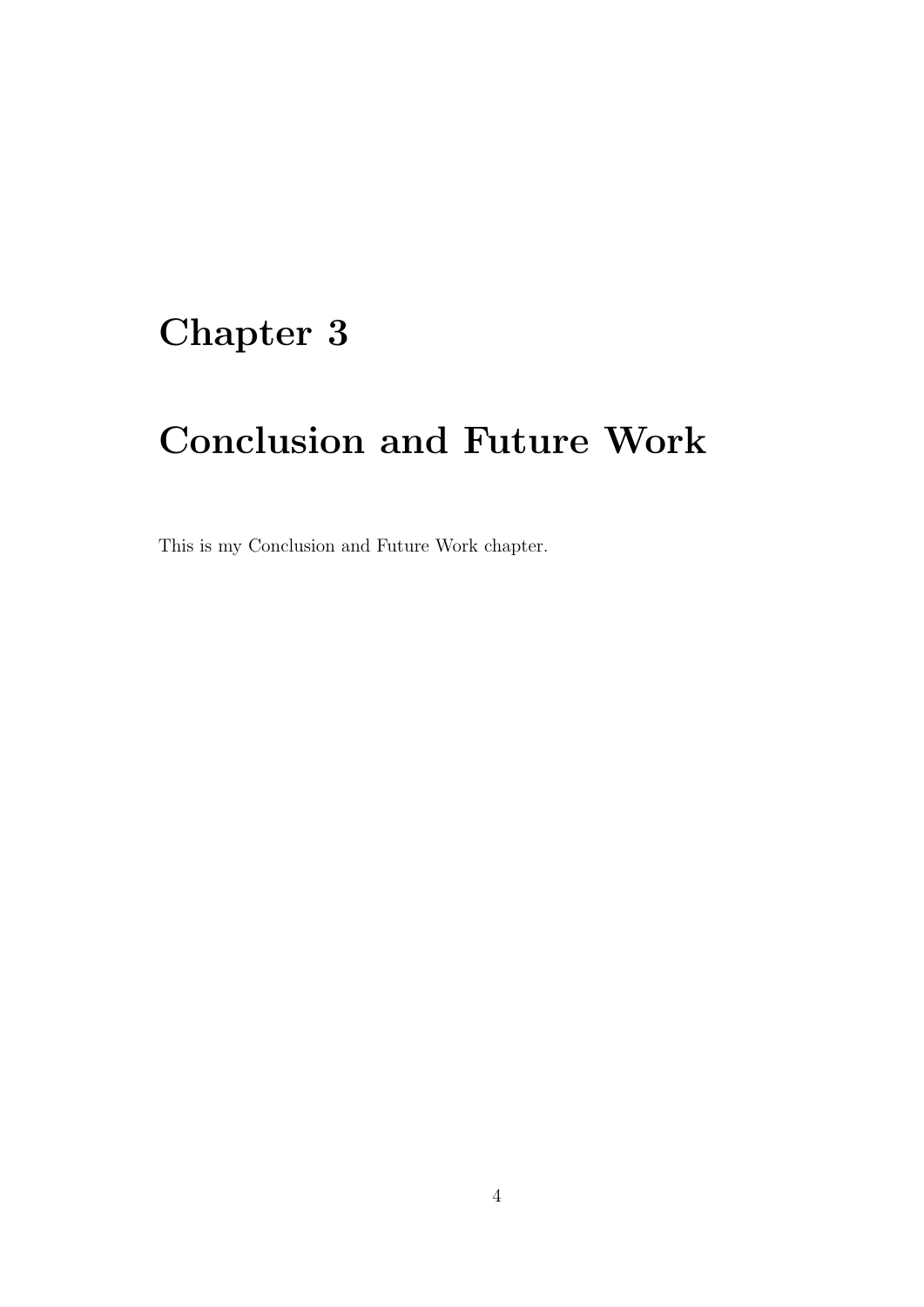# <span id="page-11-0"></span>Appendix A

# LATEX Resources

This is my appendix  ${\bf A}$  on  ${\mathbb B} \text{T} {\bf \overline{{\rm E}}} {\bf X}$  [\[1\]](#page-12-1). More info can be found at

<http://www.uow.edu.au/~lei/resources/latex/.>